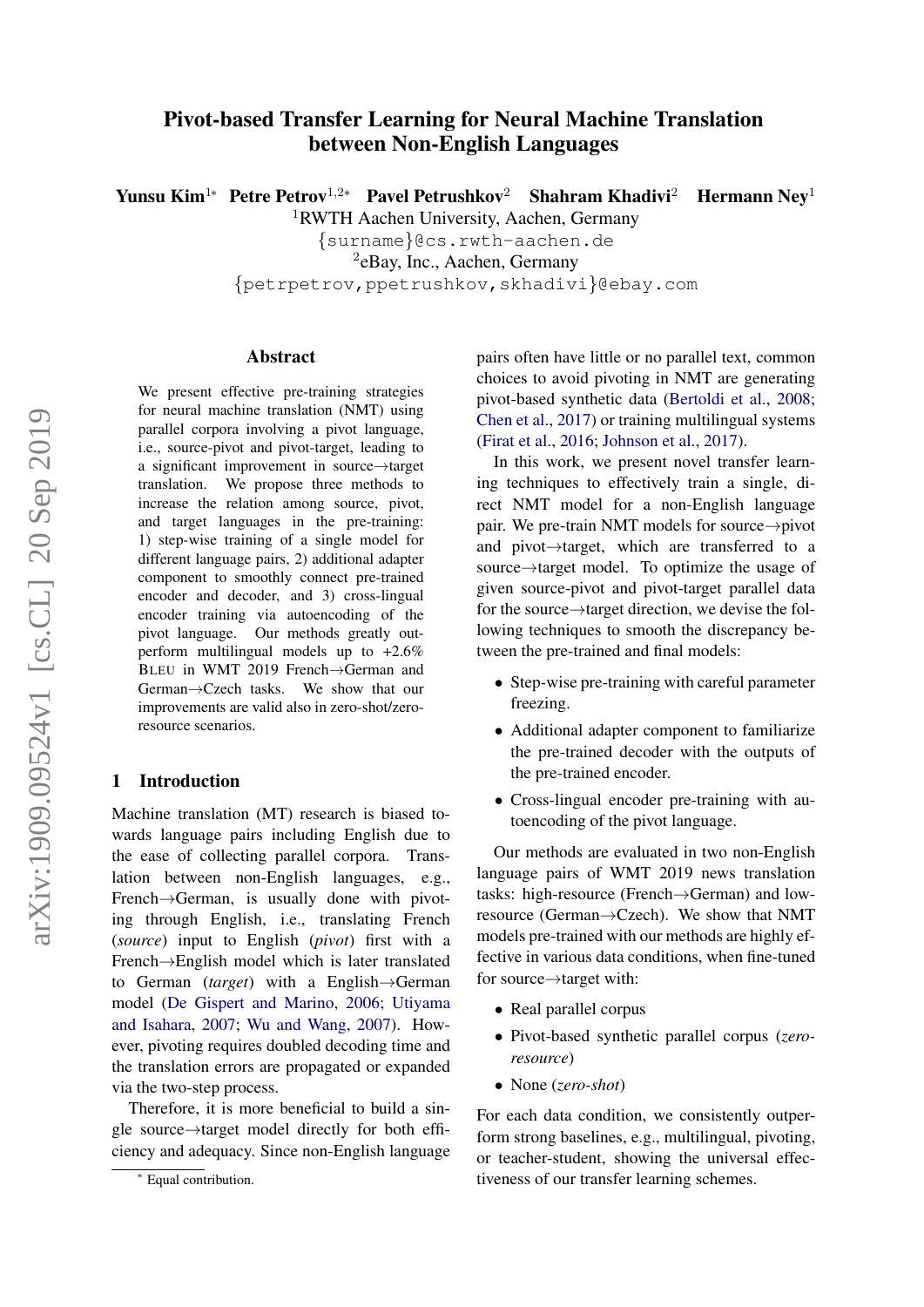The rest of the paper is organized as follows. We first review important previous works on pivotbased MT in Section [2.](#page-1-0) Our three pre-training techniques are presented in Section [3.](#page-2-0) Section [4](#page-4-0) shows main results of our methods with a detailed description of the experimental setups. Section [5](#page-6-0) studies variants of our methods and reports the results without source-target parallel resources or with large synthetic parallel data. Section 6 draws conclusion of this work with future research directions.

# <span id="page-1-0"></span>2 Related Work

In this section, we first review existing approaches to leverage a pivot language in low-resource/zeroresource MT. They can be divided into three categories:

- <span id="page-1-1"></span>1. Pivot translation (pivoting). The most naive approach is reusing (already trained) source→pivot and pivot→target models directly, decoding twice via the pivot language [\(Kauers et al.,](#page-9-3) [2002;](#page-9-3) [De Gispert and Marino,](#page-9-0) [2006\)](#page-9-0). One can keep N-best hypotheses in the pivot language to reduce the prediction bias [\(Utiyama and Isahara,](#page-10-0) [2007\)](#page-10-0) and improve the final translation by system combi-nation (Costa-Jussà et al., [2011\)](#page-9-4), which however increases the translation time even more. In multilingual NMT, [Firat et al.](#page-9-1) [\(2016\)](#page-9-1) modify the second translation step (pivot→target) to use source and pivot language sentences together as the input.
- <span id="page-1-2"></span>2. Pivot-based synthetic parallel data. We may translate the pivot side of given pivottarget parallel data using a pivot→source model [\(Bertoldi et al.,](#page-8-0) [2008\)](#page-8-0), or the other way around translating source-pivot data using a pivot→target model [\(De Gispert and Marino,](#page-9-0) [2006\)](#page-9-0). For NMT, the former is extended by [Zheng et al.](#page-10-2) [\(2017\)](#page-10-2) to compute the expectation over synthetic source sentences. The latter is also called teacher-student approach [\(Chen et al.,](#page-8-1) [2017\)](#page-8-1), where the pivot $\rightarrow$ target model (teacher) produces target hypotheses for training the source→target model (student).
- 3. Pivot-based model training. In phrasebased MT, there have been many efforts to combine phrase/word level features of source-pivot and pivot-target into

a source→target system [\(Utiyama and Isa](#page-10-0)[hara,](#page-10-0) [2007;](#page-10-0) [Wu and Wang,](#page-10-1) [2007;](#page-10-1) [Bakhshaei](#page-8-2) [et al.,](#page-8-2) [2010;](#page-8-2) [Zahabi et al.,](#page-10-3) [2013;](#page-10-3) [Zhu et al.,](#page-10-4) [2014;](#page-10-4) [Miura et al.,](#page-9-5) [2015\)](#page-9-5). In NMT, [Cheng](#page-9-6) [et al.](#page-9-6) [\(2017\)](#page-9-6) jointly train for three translation directions of source-pivot-target by sharing network components, where [Ren et al.](#page-10-5) [\(2018\)](#page-10-5) use the expectation-maximization algorithm with the target sentence as a latent variable. [Lu et al.](#page-9-7) [\(2018\)](#page-9-7) deploy intermediate recurrent layers which are common for multiple encoders and decoders, while [John](#page-9-2)[son et al.](#page-9-2) [\(2017\)](#page-9-2) share all components of a single multilingual model. Both methods train the model for language pairs involving English but enable zero-shot translation for unseen non-English language pairs. For this, [Ha et al.](#page-9-8) [\(2017\)](#page-9-8) encode the target language as an additional embedding and filter out non-target tokens in the output. [Lakew](#page-9-9) [et al.](#page-9-9) [\(2017\)](#page-9-9) combine the multilingual training with synthetic data generation to improve the zero-shot performance iteratively, where [Sestorain et al.](#page-10-6) [\(2018\)](#page-10-6) applies the NMT prediction score and a language model score to each synthetic example as gradient weights.

Our work is based on transfer learning [\(Zoph](#page-10-7) [et al.,](#page-10-7) [2016\)](#page-10-7) and belongs to the third category: model training. On the contrary to the multilingual joint training, we suggest two distinct steps: pretraining (with source-pivot and pivot-target data) and fine-tuning (with source-target data). With our proposed methods, we prevent the model from losing its capacity to other languages while utilizing the information from related language pairs well, as shown in the experiments (Section [4\)](#page-4-0).

Our pivot adapter (Section [3.2\)](#page-3-0) shares the same motivation with the interlingua component of [Lu](#page-9-7) [et al.](#page-9-7) [\(2018\)](#page-9-7), but is much compact, independent of variable input length, and easy to train offline. The adapter training algorithm is adopted from bilingual word embedding mapping [\(Xing et al.,](#page-10-8) [2015\)](#page-10-8). Our cross-lingual encoder (Section [3.3\)](#page-3-1) is inspired by cross-lingual sentence embedding algorithms using NMT [\(Schwenk and Douze,](#page-10-9) [2017;](#page-10-9) [Schwenk,](#page-10-10) [2018\)](#page-10-10).

Transfer learning was first introduced to NMT by [Zoph et al.](#page-10-7) [\(2016\)](#page-10-7), where only the source language is switched before/after the transfer. [Nguyen and Chiang](#page-9-10) [\(2017\)](#page-9-10) and [Kocmi and Bojar](#page-9-11) [\(2018\)](#page-9-11) use shared subword vocabularies to work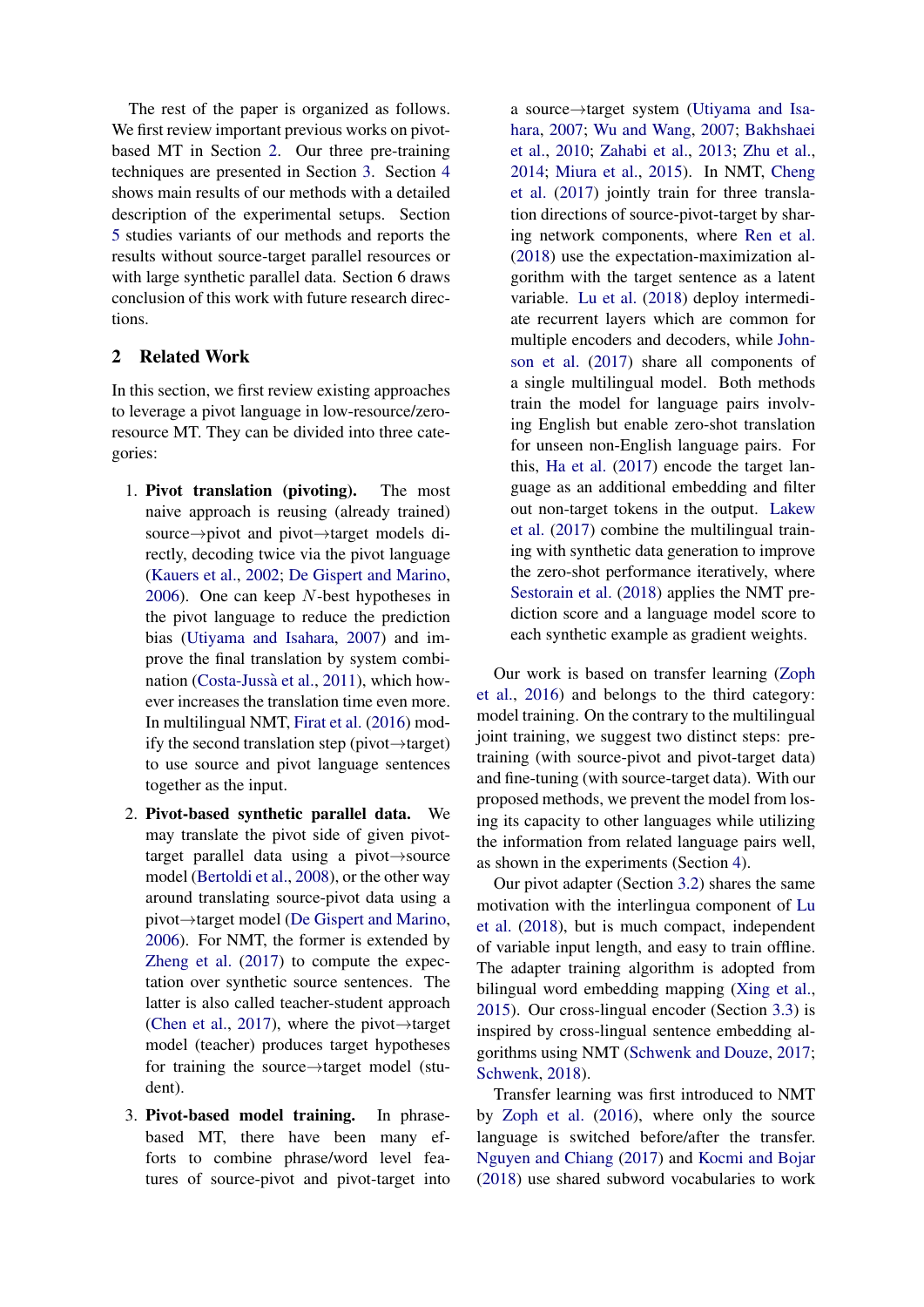<span id="page-2-1"></span>

Figure 1: Plain transfer learning.

with more languages and help target language switches. [Kim et al.](#page-9-12) [\(2019\)](#page-9-12) propose additional techniques to enable NMT transfer even without shared vocabularies. To the best of our knowledge, we are the first to propose transfer learning strategies specialized in utilizing a pivot language, transferring a source encoder and a target decoder at the same time. Also, for the first time, we present successful zero-shot translation results only with pivot-based NMT pre-training.

### <span id="page-2-0"></span>3 Pivot-based Transfer Learning

Our methods are based on a simple transfer learning principle for NMT, adjusted to a usual data condition for non-English language pairs: lots of source-pivot and pivot-target parallel data, little (low-resource) or no (zero-resource) source-target parallel data. Here are the core steps of the plain transfer (Figure [1\)](#page-2-1):

- 1. Pre-train a source→pivot model with a source-pivot parallel corpus and a pivot→target model with a pivot-target parallel corpus.
- 2. Initialize the source→target model with the source encoder from the pre-trained source→pivot model and the target decoder from the pre-trained pivot→target model.
- 3. Continue the training with a source-target parallel corpus.

If we skip the last step (for zero-resource cases) and perform the source→target translation directly, it corresponds to zero-shot translation.

Thanks to the pivot language, we can pre-train a source encoder and a target decoder without changing the model architecture or training objective for NMT. On the contrary to other NMT transfer scenarios [\(Zoph et al.,](#page-10-7) [2016;](#page-10-7) [Nguyen and Chi](#page-9-10)[ang,](#page-9-10) [2017;](#page-9-10) [Kocmi and Bojar,](#page-9-11) [2018\)](#page-9-11), this principle has no language mismatch between transferor and

<span id="page-2-2"></span>

Figure 2: Step-wise pre-training.

transferee on each source/target side. Experimental results (Section [4\)](#page-4-0) also show its competitiveness despite its simplicity.

Nonetheless, the main caveat of this basic pretraining is that the source encoder is trained to be used by an English decoder, while the target decoder is trained to use the outputs of an English encoder — not of a source encoder. In the following, we propose three techniques to mitigate the inconsistency of source→pivot and pivot→target pre-training stages. Note that these techniques are not exclusive and some of them can complement others for a better performance of the final model.

## <span id="page-2-3"></span>3.1 Step-wise Pre-training

A simple remedy to make the pre-trained encoder and decoder refer to each other is to train a single NMT model for source→pivot and pivot→target in consecutive steps (Figure [2\)](#page-2-2):

- 1. Train a source→pivot model with a sourcepivot parallel corpus.
- 2. Continue the training with a pivot-target parallel corpus, while freezing the encoder parameters of 1.

In the second step, a target decoder is trained to use the outputs of the pre-trained source encoder as its input. Freezing the pre-trained encoder ensures that, even after the second step, the encoder is still modeling the source language although we train the NMT model for pivot→target. Without the freezing, the encoder completely adapts to the pivot language input and is likely to forget source language sentences.

We build a joint vocabulary of the source and pivot languages so that the encoder effectively represents both languages. The frozen encoder is pretrained for the source language in the first step, but also able to encode a pivot language sentence in a similar representation space. It is more effective for linguistically similar languages where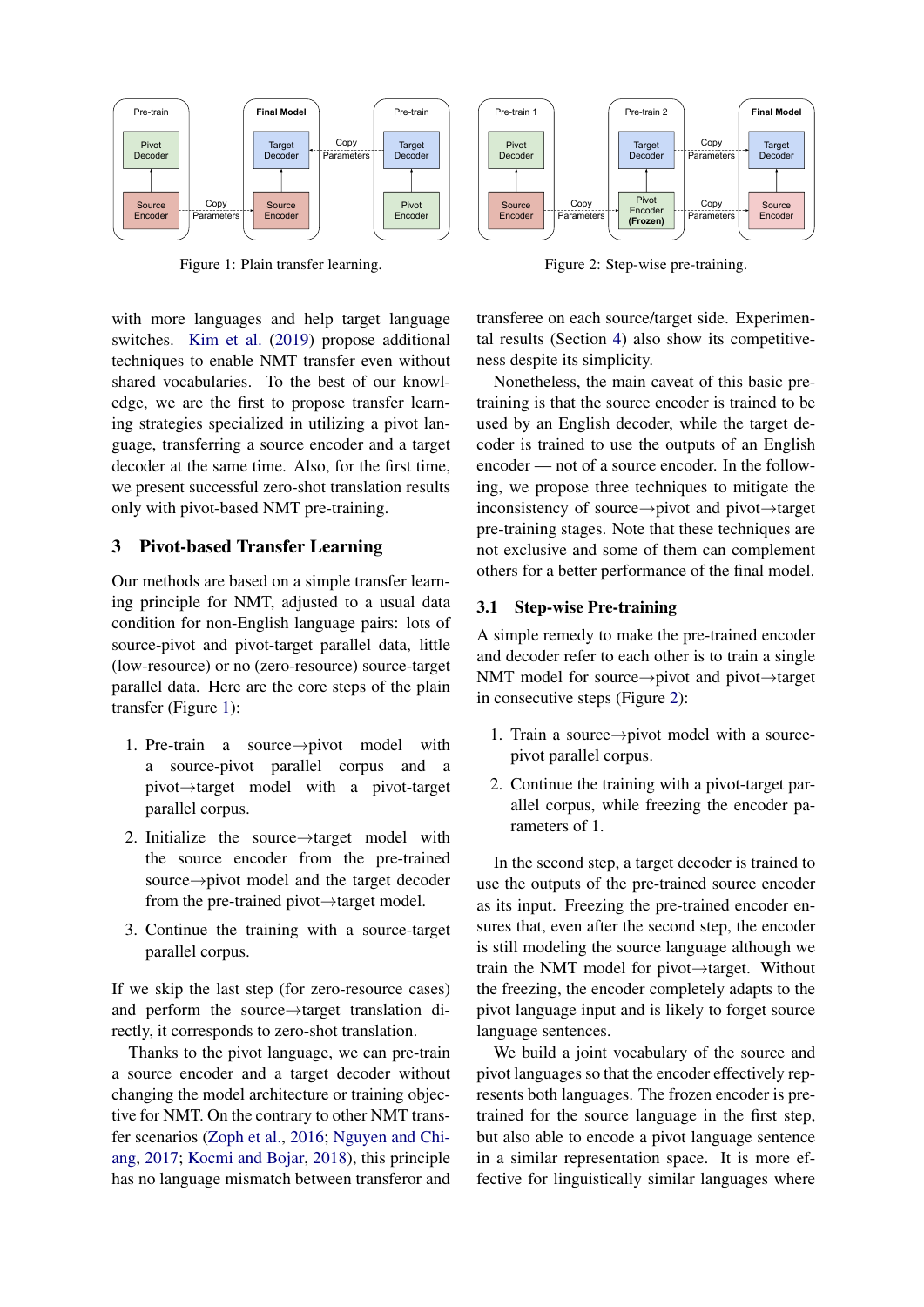<span id="page-3-2"></span>

Figure 3: Pivot adapter.

<span id="page-3-4"></span>

Figure 4: Cross-lingual encoder.

many tokens are common for both languages in the joint vocabulary.

### <span id="page-3-0"></span>3.2 Pivot Adapter

Instead of the step-wise pre-training, we can also postprocess the network to enhance the connection between the source encoder and the target decoder which are pre-trained individually. Our idea is that, after the pre-training steps, we adapt the source encoder outputs to the pivot encoder outputs to which the target decoder is more familiar (Figure [3\)](#page-3-2). We learn a linear mapping between the two representation spaces with a small sourcepivot parallel corpus:

- 1. Encode the source sentences with the source encoder of the pre-trained source→pivot model.
- 2. Encode the pivot sentences with the pivot encoder of the pre-trained pivot→target model.
- 3. Apply a pooling to each sentence of 1 and 2, extracting representation vectors for each sentence pair:  $(s, p)$ .
- 4. Train a mapping  $\mathbf{M} \in \mathbb{R}^{d \times d}$  to minimize the distance between the pooled representations  $\mathbf{s} \in \mathbb{R}^{d \times 1}$  and  $\mathbf{p} \in \mathbb{R}^{d \times 1}$ , where the source representation is first fed to the mapping:

$$
\hat{\mathbf{M}} = \underset{\mathbf{M}}{\operatorname{argmin}} \sum_{\mathbf{s}, \mathbf{p}} \|\mathbf{M}\mathbf{s} - \mathbf{p}\|^2 \qquad (1)
$$

where d is the hidden layer size of the encoders. Introducing matrix notations  $\mathbf{S} \in \mathbb{R}^{d \times n}$  and  $\mathbf{P} \in$  $\mathbb{R}^{d \times n}$ , which concatenate the pooled representations of all  $n$  sentences for each side in the sourcepivot corpus, we rewrite Equation [1](#page-3-3) as:

$$
\hat{\mathbf{M}} = \underset{\mathbf{M}}{\operatorname{argmin}} \|\mathbf{M}\mathbf{S} - \mathbf{P}\|^2 \tag{2}
$$

which can be easily computed by the singular value decomposition (SVD) for a closed-form solution, if we put an orthogonality constraint on M [\(Xing et al.,](#page-10-8) [2015\)](#page-10-8). The resulting optimization is also called Procrustes problem.

The learned mapping is multiplied to encoder outputs of all positions in the final source→target tuning step. With this mapping, the source encoder emits sentence representations that lie in a similar space of the pivot encoder. Since the target decoder is pre-trained for pivot→target and accustomed to receive the pivot encoder outputs, it should process the mapped encoder outputs better than the original source encoder outputs.

#### <span id="page-3-1"></span>3.3 Cross-lingual Encoder

As a third technique, we modify the source $\rightarrow$ pivot pre-training procedure to force the encoder to have cross-linguality over source and pivot languages; modeling source and pivot sentences in the same mathematical space. We achieve this by an additional autoencoding objective from a pivot sentence to the same pivot sentence (Figure [4\)](#page-3-4).

The encoder is fed with sentences of both source and pivot languages, which are processed by a shared decoder that outputs only the pivot language. In this way, the encoder is learned to produce representations in a shared space regardless of the input language, since they are used in the same decoder. This cross-lingual space facilitates smoother learning of the final source→target model, because the decoder is pre-trained to translate the pivot language.

<span id="page-3-3"></span>The same input/output in autoencoding encourages, however, merely copying the input; it is said to be not proper for learning complex structure of the data domain [\(Vincent et al.,](#page-10-11) [2008\)](#page-10-11). Denoising autoencoder addresses this by corrupting the input sentences by artificial noises [\(Hill et al.,](#page-9-13) [2016\)](#page-9-13). Learning to reconstruct clean sentences, it encodes linguistic structures of natural language sentences, e.g., word order, better than copying. Here are the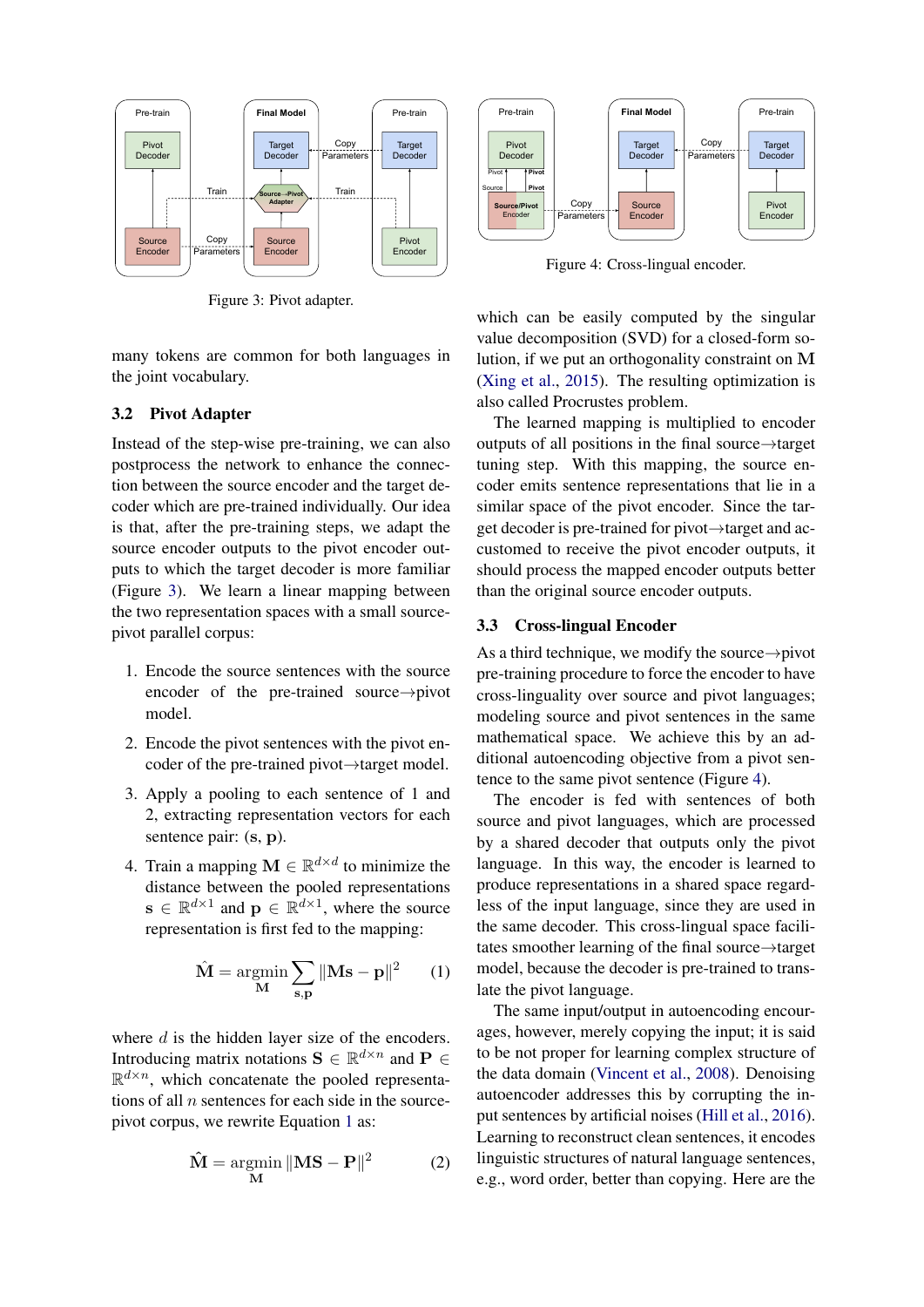noise types we use [\(Edunov et al.,](#page-9-14) [2018\)](#page-9-14):

- Drop tokens randomly with a probability  $p_{\text{del}}$
- Replace tokens with a <BLANK> token randomly with a probability  $p_{\text{rep}}$
- Permute the token positions randomly so that the difference between an original index and its new index is less than or equal to  $d_{\text{per}}$

We set  $p_{\text{del}} = 0.1$ ,  $p_{\text{rep}} = 0.1$ , and  $d_{\text{per}} = 3$  in our experiments.

The key idea of all three methods is to build a closer connection between the pre-trained encoder and decoder via a pivot language. The difference is in when we do this job: Cross-lingual encoder (Section [3.3\)](#page-3-1) changes the encoder pretraining stage (source→pivot), while step-wise pre-training (Section [3.1\)](#page-2-3) modifies decoder pretraining stage (pivot→target). Pivot adapter (Section [3.2\)](#page-3-0) is applied after all pre-training steps.

# <span id="page-4-0"></span>4 Main Results

We evaluate the proposed transfer learning techniques in two non-English language pairs of WMT 20[1](#page-4-1)9 news translation tasks<sup>1</sup>: French $\rightarrow$ German and German→Czech.

Data We used the News Commentary v14 parallel corpus and newstest2008-2010 test sets as the source-target training data for both tasks. The newstest sets were oversampled four times. The German→Czech task was originally limited to unsupervised learning (using only monolingual corpora) in WMT 2019, but we relaxed this constraint by the available parallel data. We used newstest2011 as a validation set and newstest2012/newstest2013 as the test sets.

Both language pairs have much abundant parallel data in source-pivot and pivot-target with English as the pivot language. Detailed corpus statistics are given in Table [1.](#page-4-2)

**Preprocessing** We used the Moses<sup>[2](#page-4-3)</sup> tokenizer and applied true-casing on all corpora. For all transfer learning setups, we learned byte pair encoding (BPE) [\(Sennrich et al.,](#page-10-12) [2016\)](#page-10-12) for each language individually with 32k merge operations, except for cross-lingual encoder training with joint BPE only over source and pivot languages. This

<span id="page-4-2"></span>

| Usage     | Data           | Sentences   | Words<br>(Source) |
|-----------|----------------|-------------|-------------------|
| Pre-train | fr-en<br>en-de | 35M<br>9.1M | 950M<br>170M      |
| Fine-tune | fr-de          | 270k        | 6.9M              |
| Pre-train | de-en<br>en-cs | 9.1M<br>49M | 181M<br>658M      |
| Fine-tune | de-cs          | 230k        | 5.1M              |

Table 1: Parallel training data statistics.

is for modularity of pre-trained models: for example, a French→English model trained with joint French/English/German BPE could be transferred smoothly to a French→German model, but would not be optimal for a transfer to e.g., a French→Korean model. Once we pre-train an NMT model with separate BPE vocabularies, we can reuse it for various final language pairs without wasting unused portion of subword vocabularies (e.g., German-specific tokens in building a French→Korean model).

On the contrary, baselines used joint BPE over all languages with also 32k merges.

Model and Training The 6-layer base Transformer architecture [\(Vaswani et al.,](#page-10-13) [2017\)](#page-10-13) was used for all of our experiments. Batch size was set to 4,096 tokens. Each checkpoint amounts to 10k updates for pre-training and 20k updates for fine-tuning.

Each model was optimized with Adam [\(Kingma](#page-9-15) [and Ba,](#page-9-15) [2014\)](#page-9-15) with an initial learning rate of 0.0001, which was multiplied by 0.7 whenever perplexity on the validation set was not improved for three checkpoints. When it was not improved for eight checkpoints, we stopped the training. The NMT model training and transfer were done with the OPENNMT toolkit [\(Klein et al.,](#page-9-16) [2017\)](#page-9-16).

Pivot adapter was trained using the MUSE toolkit [\(Conneau et al.,](#page-9-17) [2018\)](#page-9-17), which was originally developed for bilingual word embeddings but we adjusted for matching sentence representations.

Baselines We thoroughly compare our approaches to the following baselines:

1. *Direct source*→*target*: A standard NMT model trained on given source→target paral-

<span id="page-4-1"></span><sup>1</sup> [http://www.statmt.org/wmt19/translation-task.](http://www.statmt.org/wmt19/translation-task.html) [html](http://www.statmt.org/wmt19/translation-task.html)

<span id="page-4-3"></span><sup>2</sup> <http://www.statmt.org/moses/>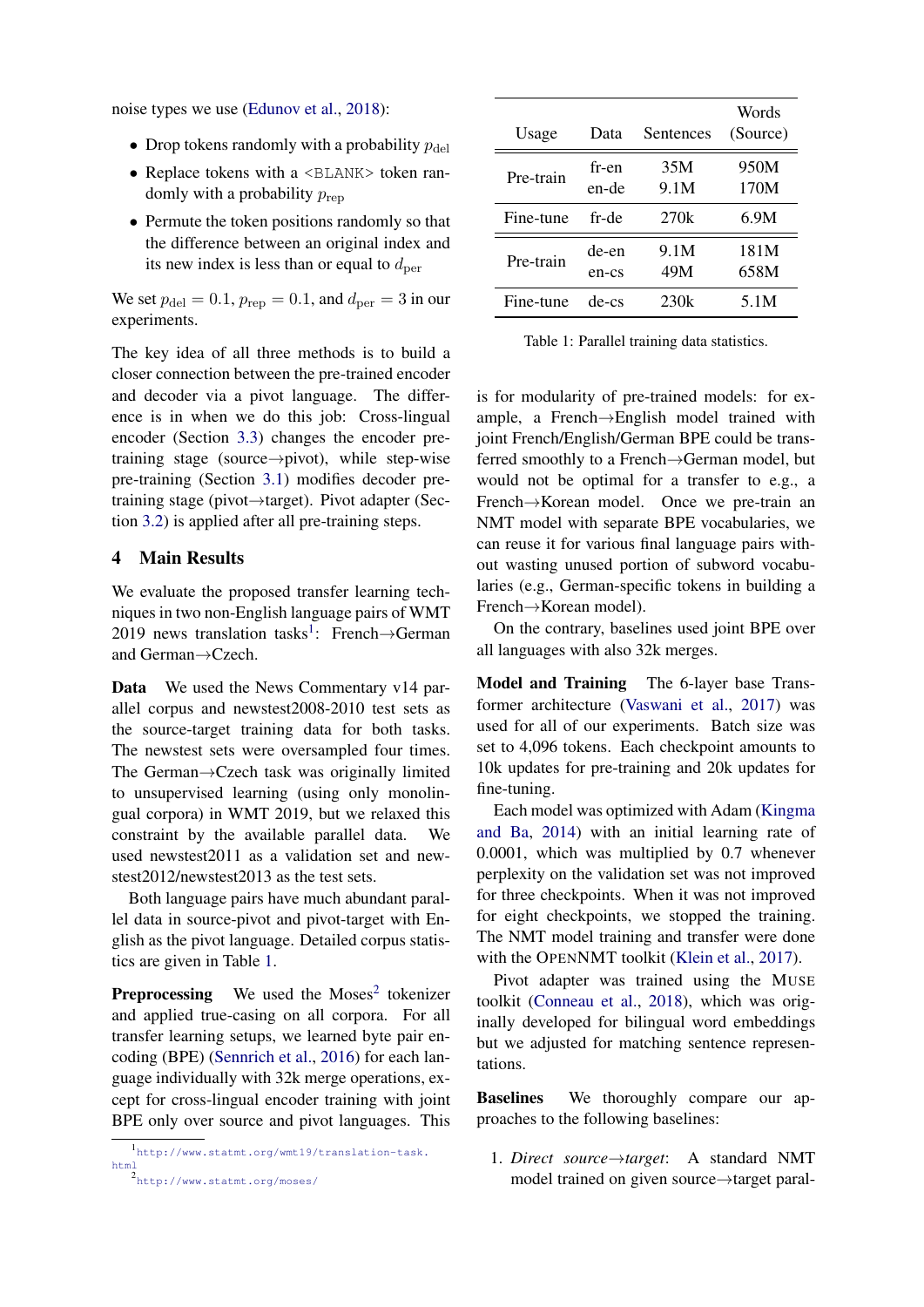<span id="page-5-0"></span>

|                                    | $French \rightarrow German$ |      |                                   |      | German $\rightarrow$ Czech |      |                                   |      |
|------------------------------------|-----------------------------|------|-----------------------------------|------|----------------------------|------|-----------------------------------|------|
|                                    | newstest2012                |      | newstest2013                      |      | newstest2012               |      | newstest2013                      |      |
|                                    |                             |      | BLEU [%] TER [%] BLEU [%] TER [%] |      |                            |      | BLEU [%] TER [%] BLEU [%] TER [%] |      |
| Direct source $\rightarrow$ target | 14.8                        | 75.1 | 16.0                              | 75.1 | 11.1                       | 81.1 | 12.8                              | 77.7 |
| Multilingual many-to-many          | 18.7                        | 71.9 | 19.5                              | 72.6 | 14.9                       | 76.6 | 16.5                              | 73.2 |
| Multilingual many-to-one           | 18.3                        | 71.7 | 19.2                              | 71.5 | 13.1                       | 79.6 | 14.6                              | 75.8 |
| Plain transfer                     | 17.5                        | 72.3 | 18.7                              | 71.8 | 15.4                       | 75.4 | 18.0                              | 70.9 |
| + Pivot adapter                    | 18.0                        | 71.9 | 19.1                              | 71.1 | 15.9                       | 75.0 | 18.7                              | 70.3 |
| + Cross-lingual encoder            | 17.4                        | 72.1 | 18.9                              | 71.8 | 15.0                       | 75.9 | 17.6                              | 71.4 |
| + Pivot adapter                    | 17.8                        | 72.3 | 19.1                              | 71.5 | 15.6                       | 75.3 | 18.1                              | 70.8 |
| Step-wise pre-training             | 18.6                        | 70.7 | 19.9                              | 70.4 | 15.6                       | 75.0 | 18.1                              | 70.9 |
| + Cross-lingual encoder            | 19.5                        | 69.8 | 20.7                              | 69.4 | 16.2                       | 74.6 | 19.1                              | 69.9 |

Table 2: Main results fine-tuned with source-target parallel data.

# lel data.

- 2. *Multilingual*: A single, shared NMT model for multiple translation directions [\(Johnson](#page-9-2) [et al.,](#page-9-2) [2017\)](#page-9-2).
	- *Many-to-many*: Trained for all possible directions among source, target, and pivot languages.
	- *Many-to-one*: Trained for only the directions *to* target language, i.e., source→target and pivot→target, which tends to work better than many-to-many systems [\(Aharoni et al.,](#page-8-3) [2019\)](#page-8-3).

In Table [2,](#page-5-0) we report principal results after finetuning the pre-trained models using source-target parallel data.

As for baselines, multilingual models are better than a direct NMT model. The many-to-many models surpass the many-to-one models; since both tasks are in a low-resource setup, the model gains a lot from related language pairs even if the target languages do not match.

Plain transfer of pre-trained encoder/decoder without additional techniques (Figure [1\)](#page-2-1) shows a nice improvement over the direct baseline: up to  $+2.7\%$  BLEU for French $\rightarrow$ German and  $+5.2\%$ BLEU for German→Czech. Pivot adapter provides an additional boost of maximum +0.7% BLEU or -0.7% TER.

Cross-lingual encoder pre-training is proved to be not effective in the plain transfer setup. It shows no improvements over plain transfer in French→German, and 0.4% BLEU worse performance in German→Czech. We conjecture that the cross-lingual encoder needs a lot more data to be fine-tuned for another decoder, where the encoder capacity is basically divided into two languages at the beginning of the fine-tuning. On the other hand, the pivot adapter directly improves the connection to an individually pre-trained decoder, which works nicely with small fine-tuning data.

Pivot adapter gives an additional improvement on top of the cross-lingual encoder; up to +0.4% BLEU in French→German and +0.6% BLEU in German→Czech. In this case, we extract source and pivot sentence representations from the same shared encoder for training the adapter.

Step-wise pre-training gives a big improvement up to  $+1.2\%$  BLEU or  $-1.6\%$  TER against plain transfer in French→German. It shows the best performance in both tasks when combined with the cross-lingual encoder: up to  $+1.2\%$ BLEU in French→German and +2.6% BLEU in German→Czech, compared to the multilingual baseline. Step-wise pre-training prevents the cross-lingual encoder from degeneration, since the pivot→target pre-training (Step 2 in Section [3.1\)](#page-2-3) also learns the encoder-decoder connection with a large amount of data — in addition to the source→target tuning step afterwards.

Note that the pivot adapter, which inserts an extra layer between the encoder and decoder, is not appropriate after the step-wise pre-training; the decoder is already trained to correlate well with the pre-trained encoder. We experimented with the pivot adapter on top of step-wise pre-trained models — with or without cross-lingual encoder — but obtained detrimental results.

Compared to pivot translation (Table [5\)](#page-7-0), our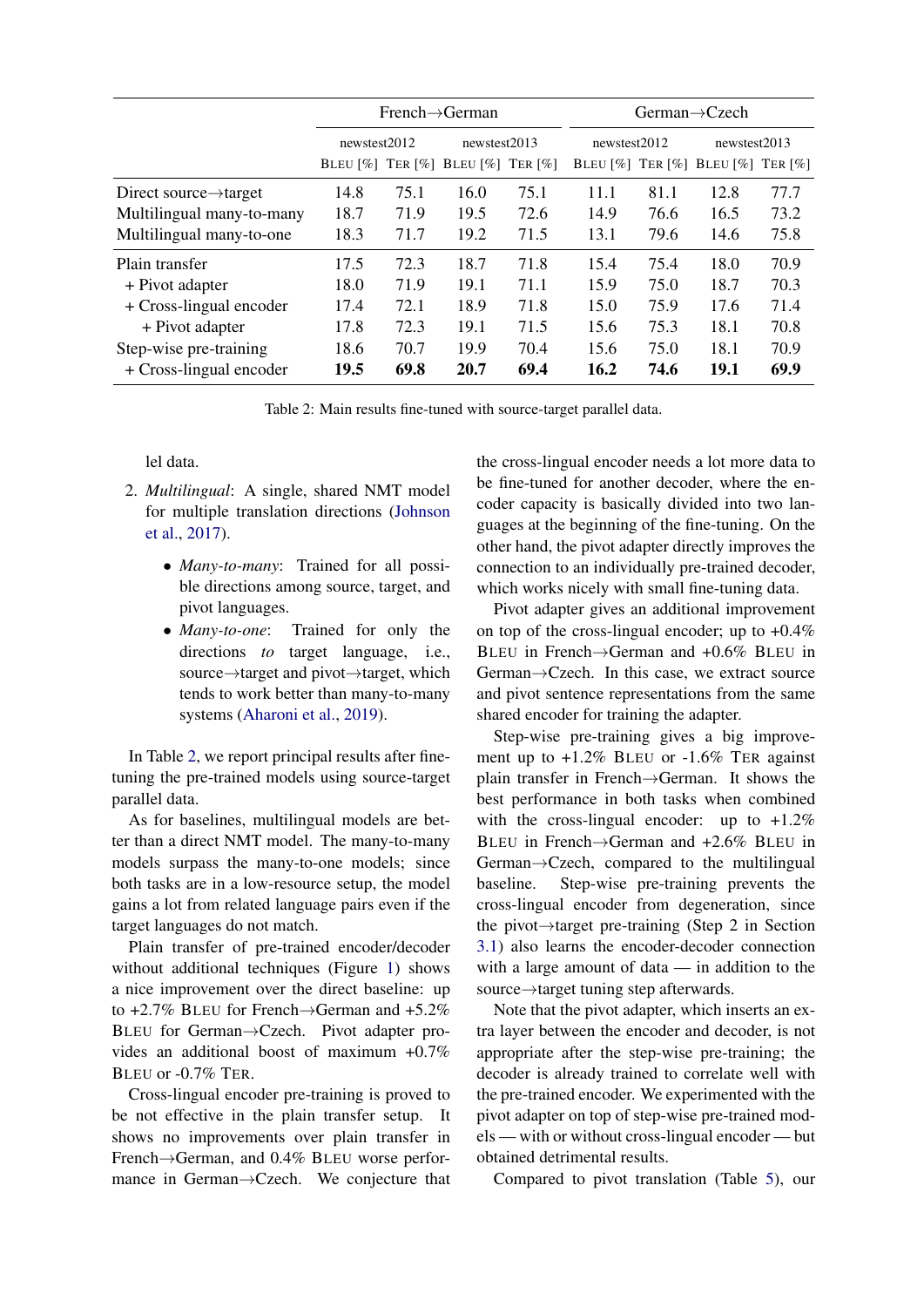best results are also clearly better in French →German and comparable in German→Czech.

# <span id="page-6-0"></span>5 Analysis

In this section, we conduct ablation studies on the variants of our methods and see how they perform in different data conditions.

#### <span id="page-6-1"></span>5.1 Pivot Adapter

|                                   | newstest2013 |      |  |  |
|-----------------------------------|--------------|------|--|--|
| Adapter Training BLEU [%] TER [%] |              |      |  |  |
| None                              | 18.2         | 70.7 |  |  |
| Max-pooled                        | 18.4         | 70.5 |  |  |
| Average-pooled                    | 18.7         | 70.3 |  |  |
| Plain transfer                    | 18.0         | 70.9 |  |  |

Table 3: Pivot adapter variations (German→Czech). All results are tuned with source-target parallel data.

Firstly, we compare variants of the pivot adapter (Section [3.2\)](#page-3-0) in Table [3.](#page-6-1) The row "None" shows that a randomly initialized linear layer already guides the pre-trained encoder/decoder to harmonize with each other. Of course, when we train the adapter to map source encoder outputs to pivot encoder outputs, the performance gets better. For compressing encoder outputs over positions, average-pooling is better than max-pooling. We observed the same trend in the other test set and in French→German.

We also tested nonlinear pivot adapter, e.g., a 2layer feedforward network with ReLU activations, but the performance was not better than just a linear adapter.

# 5.2 Cross-lingual Encoder

<span id="page-6-2"></span>

|                        | newstest2013 |                              |      |  |
|------------------------|--------------|------------------------------|------|--|
| Trained on             |              | Input BLEU $[\%]$ TER $[\%]$ |      |  |
| Monolingual            | Clean        | 15.7                         | 77.7 |  |
|                        | <b>Noisy</b> | 17.5                         | 73.6 |  |
| Pivot side of parallel | Clean        | 15.9                         | 77.3 |  |
|                        | Noisy        | 18.0                         | 72.7 |  |

Table 4: Cross-lingual encoder variations (French $\rightarrow$ German). All results are in the zero-shot setting with step-wise pre-training.

Table [4](#page-6-2) verifies that the noisy input in autoencoding is indeed beneficial to our cross-lingual encoder. It improves the final translation performance by maximum +2.1% BLEU, compared to using the copying autoencoding objective.

As the training data for autoencoding, we also compare between purely monolingual data and the pivot side of the source-pivot parallel data. By the latter, one can expect a stronger signal for a joint encoder representation space, since two different inputs (in source/pivot languages) are used to produce the exactly same output sentence (in pivot language). The results also tell that there are slight but consistent improvements by using the pivot part of the parallel data.

Again, we performed these comparisons in the other test set and German→Czech, observing the same tendency in results.

#### 5.3 Zero-resource/Zero-shot Scenarios

If we do not have an access to any sourcetarget parallel data (*zero-resource*), non-English language pairs have two options for still building a working NMT system, given source-English and target-English parallel data:

- *Zero-shot*: Perform source→target translation using models which have not seen any source-target parallel sentences, e.g., multilingual models or pivoting (Section [2](#page-1-0)[.1\)](#page-1-1).
- *Pivot-based synthetic data*: Generate synthetic source-target parallel data using source↔English and target↔English models (Section [2](#page-1-0)[.2\)](#page-1-2). Use this data to train a model for source→target.

Table [5](#page-7-0) shows how our pre-trained models perform in zero-resource scenarios with the two options. Note that, unlike Table [2,](#page-5-0) the multilingual baselines exclude source→target and target→source directions. First of all, plain transfer, where the encoder and the decoder are pretrained separately, is poor in zero-shot scenarios. It simply fails to connect different representation spaces of the pre-trained encoder and decoder. In our experiments, neither pivot adapter nor crosslingual encoder could enhance the zero-shot translation of plain transfer.

Step-wise pre-training solves this problem by changing the decoder pre-training to familiarize itself with representations from an already pretrained encoder. It achieves zero-shot performance of 11.5% BLEU in French→German and 6.5% BLEU in German→Czech (newstest2013), while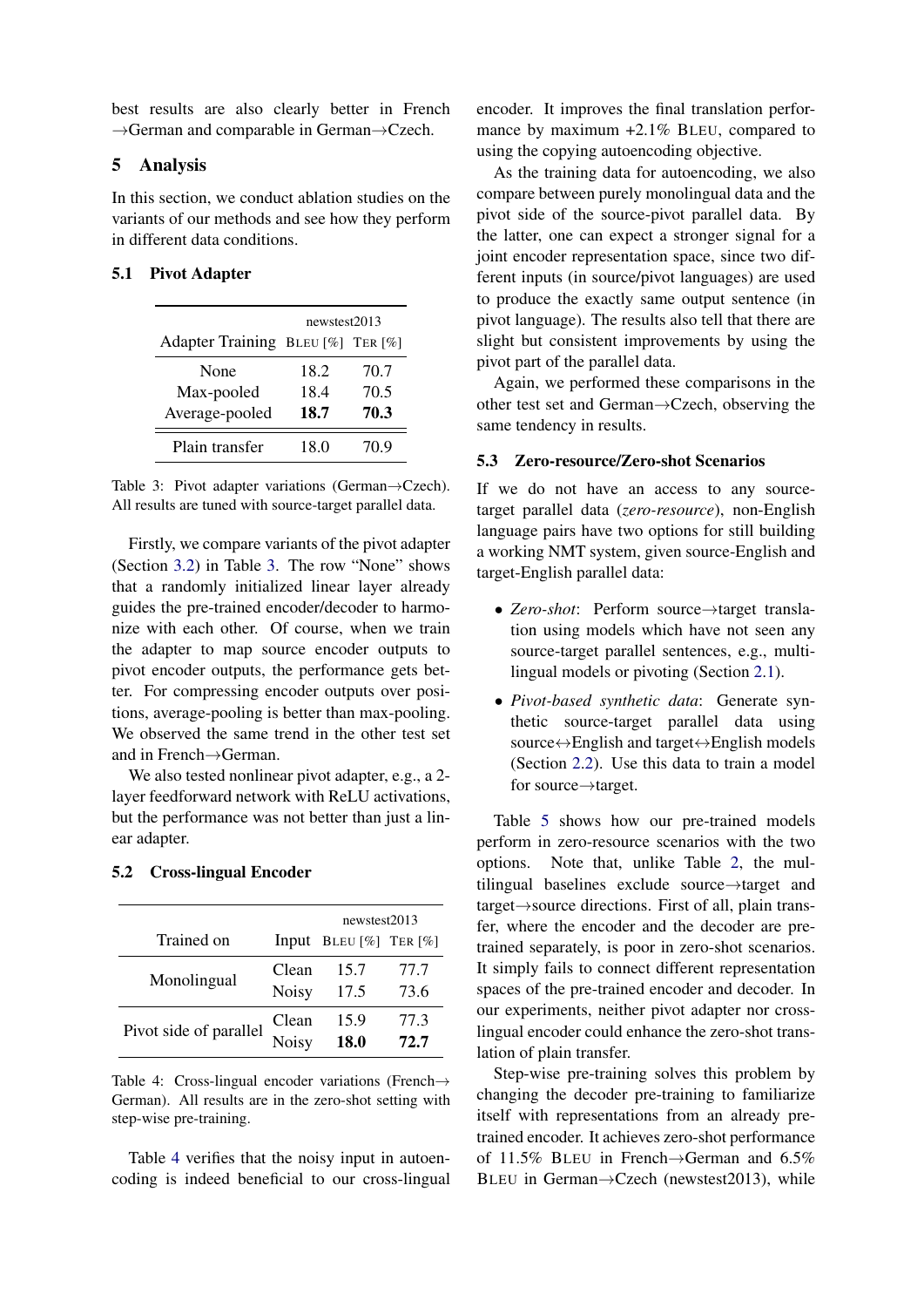<span id="page-7-0"></span>

|                           | $French \rightarrow German$ |                |                                   |      | $German \rightarrow Czech$ |                          |                                   |                              |
|---------------------------|-----------------------------|----------------|-----------------------------------|------|----------------------------|--------------------------|-----------------------------------|------------------------------|
|                           | newstest2012                |                | newstest2013                      |      | newstest2012               |                          | newstest2013                      |                              |
|                           |                             |                | BLEU [%] TER [%] BLEU [%] TER [%] |      |                            |                          | BLEU [%] TER [%] BLEU [%] TER [%] |                              |
| Multilingual many-to-many | 14.1                        | 79.1           | 14.6                              | 79.1 | 5.9                        | $\overline{\phantom{a}}$ | 6.3                               | 99.8                         |
| Pivot translation         | 16.6                        | 72.4           | 17.9                              | 72.5 | 16.4                       | 74.5                     | 19.5                              | 70.1                         |
| Teacher-student           | 18.7                        | 70.3           | 20.7                              | 69.5 | 16.0                       | 75.0                     | 18.5                              | 70.9                         |
| Plain transfer            | 0.1                         | $\overline{a}$ | 0.2                               |      | 0.1                        | $\overline{\phantom{a}}$ | 0.1                               | $\qquad \qquad \blacksquare$ |
| Step-wise pre-training    | 11.0                        | 81.6           | 11.5                              | 82.5 | 6.0                        | 92.1                     | 6.5                               | 87.8                         |
| + Cross-lingual encoder   | 17.3                        | 72.1           | 18.0                              | 72.7 | 14.1                       | 76.8                     | 16.5                              | 73.5                         |
| + Teacher-student         | 19.3                        | 69.7           | 20.9                              | 69.3 | 16.5                       | 74.6                     | 19.1                              | 70.2                         |

Table 5: Zero-resource results. Except those with the teacher-student, the results are all in the zero-shot setting, i.e., the model is not trained on any source-target parallel data. '-' indicates a TER score over 100%.

showing comparable or better fine-tuned performance against plain transfer (see also Table [2\)](#page-5-0).

With the pre-trained cross-lingual encoder, the zero-shot performance of step-wise pretraining is superior to that of pivot translation in French→German with only a single model. It is worse than pivot translation in German→Czech. We think that the data size of pivot-target is critical in pivot translation; relatively huge data for English→Czech make the pivot translation stronger. Note again that, nevertheless, pivoting (second row) is very poor in efficiency since it performs decoding twice with the individual models.

For the second option (pivot-based synthetic data), we compare our methods against the sentence-level beam search version of the teacherstudent framework [\(Chen et al.,](#page-8-1) [2017\)](#page-8-1), with which we generated 10M synthetic parallel sentence pairs. We also tried other variants of [Chen et al.](#page-8-1) [\(2017\)](#page-8-1), e.g., N-best hypotheses with weights, but there were no consistent improvements.

Due to enormous bilingual signals, the model trained with the teacher-student synthetic data outperforms pivot translation. If tuned with the same synthetic data, our pre-trained model performs even better (last row), achieving the best zeroresource results on three of the four test sets.

We also evaluate our best German→Czech zero-resource model on newstest2019 and compare it with the participants of the WMT 2019 unsupervised news translation task. Ours yield 17.2% BLEU, which is much better than the best single unsupervised system of the winner of the task (15.5%) [\(Marie et al.,](#page-9-18) [2019\)](#page-9-18). We argue that, if one has enough source-English and English-target parallel data for a non-English language pair, it

is more encouraged to adopt pivot-based transfer learning than unsupervised MT — even if there is no source-target parallel data. In this case, unsupervised MT unnecessarily restricts the data condition to using only monolingual data and its high computational cost does not pay off; simple pivotbased pre-training steps are more efficient and effective.

#### 5.4 Large-scale Results

We also study the effect of pivot-based transfer learning in more data-rich scenarios: 1) with large synthetic source-target data (German→Czech), and 2) with larger real source-target data in combination with the synthetic data (French→German). We generated synthetic parallel data using pivotbased back-translation [\(Bertoldi et al.,](#page-8-0) [2008\)](#page-8-0): 5M sentence pairs for German→Czech and 9.1M sentence pairs for French→German. For the second scenario, we also prepared 2.3M more lines of French→German real parallel data from Europarl v7 and Common Crawl corpora.

Table [6](#page-8-4) shows our transfer learning results fine-tuned with a combination of given parallel data and generated synthetic parallel data. The real source-target parallel data are oversampled to make the ratio of real and synthetic data to be 1:2. As expected, the direct source→target model can be improved considerably by training with large synthetic data.

Plain pivot-based transfer outperforms the synthetic data baseline by up to  $+1.9\%$  BLEU or  $-3.3\%$ TER. However, the pivot adapter or cross-lingual encoder gives marginal or inconsistent improvements over the plain transfer. We suppose that the entire model can be tuned sufficiently well without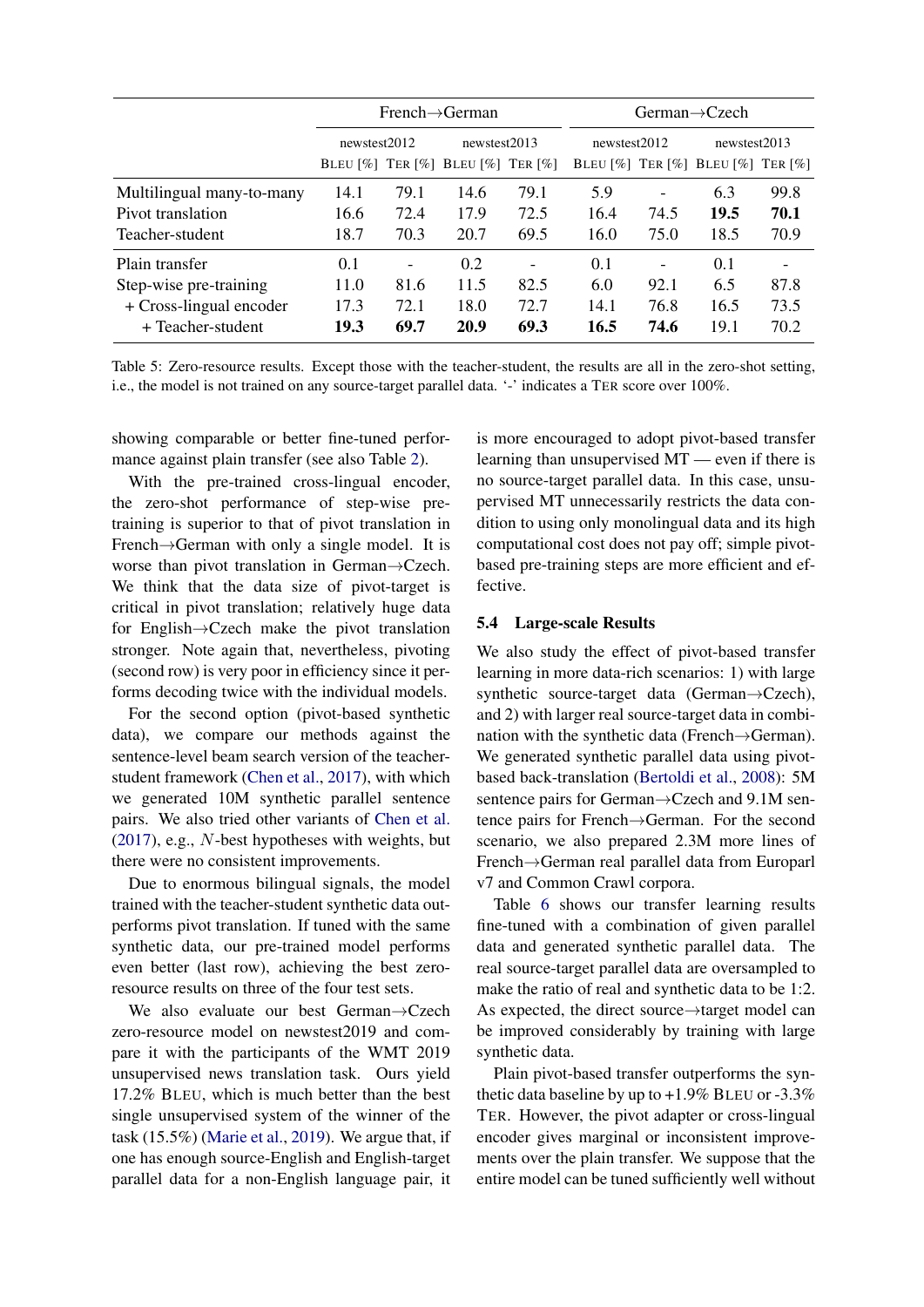<span id="page-8-4"></span>

|                                    | $French \rightarrow German$ |      |                                                                                               |      | $German \rightarrow Czech$ |      |                                                                       |      |
|------------------------------------|-----------------------------|------|-----------------------------------------------------------------------------------------------|------|----------------------------|------|-----------------------------------------------------------------------|------|
|                                    | newstest2012                |      | newstest2013                                                                                  |      | newstest2012               |      | newstest2013                                                          |      |
|                                    |                             |      | BLEU $\lceil \% \rceil$ TER $\lceil \% \rceil$ BLEU $\lceil \% \rceil$ TER $\lceil \% \rceil$ |      | $BLEU$ $\lceil\% \rceil$   |      | TER $\lceil \% \rceil$ BLEU $\lceil \% \rceil$ TER $\lceil \% \rceil$ |      |
| Direct source $\rightarrow$ target | 20.1                        | 69.8 | 22.3                                                                                          | 68.7 | 11.1                       | 81.1 | 12.8                                                                  | 77.7 |
| + Synthetic data                   | 21.1                        | 68.2 | 22.6                                                                                          | 68.1 | 15.7                       | 76.5 | 18.5                                                                  | 72.0 |
| Plain transfer                     | 21.8                        | 67.6 | 23.1                                                                                          | 67.5 | 17.6                       | 73.2 | 20.3                                                                  | 68.7 |
| + Pivot adapter                    | 21.8                        | 67.6 | 23.1                                                                                          | 67.6 | 17.6                       | 73.0 | 20.9                                                                  | 68.3 |
| + Cross-lingual encoder            | 21.9                        | 67.7 | 23.4                                                                                          | 67.4 | 17.5                       | 73.5 | 20.3                                                                  | 68.7 |
| + Pivot adapter                    | 22.1                        | 67.5 | 23.3                                                                                          | 67.5 | 17.5                       | 73.2 | 20.6                                                                  | 68.5 |
| Step-wise pre-training             | 21.8                        | 67.8 | 23.0                                                                                          | 67.8 | 17.3                       | 73.6 | 20.0                                                                  | 69.2 |
| + Cross-lingual encoder            | 21.9                        | 67.6 | 23.4                                                                                          | 67.4 | 17.5                       | 73.1 | 20.5                                                                  | 68.6 |

Table 6: Results fine-tuned with a combination of source-target parallel data and large synthetic data. French→German task used larger real parallel data than Table [2.](#page-5-0)

additional adapter layers or a well-curated training process, once we have a large source-target parallel corpus for fine-tuning.

# 6 Conclusion

In this paper, we propose three effective techniques for transfer learning using pivot-based parallel data. The principle is to pre-train NMT models with source-pivot and pivot-target parallel data and transfer the source encoder and the target decoder. To resolve the input/output discrepancy of the pre-trained encoder and decoder, we 1) consecutively pre-train the model for source→pivot and pivot→target, 2) append an additional layer after the source encoder which adapts the encoder output to the pivot language space, or 3) train a crosslingual encoder over source and pivot languages.

Our methods are suitable for most of the non-English language pairs with lots of parallel data involving English. Experiments in WMT 2019 French→German and German→Czech tasks show that our methods significantly improve the final source→target translation performance, outperforming multilingual models by up to +2.6% BLEU. The methods are applicable also to zeroresource language pairs, showing a strong performance in the zero-shot setting or with pivot-based synthetic data. We claim that our methods expand the advances in NMT to many more non-English language pairs that are not yet studied well.

Future work will be zero-shot translation without step-wise pre-training, i.e., combining individually pre-trained encoders and decoders freely for a fast development of NMT systems for a new non-English language pair.

### Acknowledgments



This work has received funding from the European Research Council (ERC) (under the European Union's Horizon 2020 research and innovation programme, grant agreement No 694537, project "SEQCLAS") and eBay Inc. The work reflects only the authors' views and none of the funding agencies is responsible for any use that may be made of the information it contains.

### References

- <span id="page-8-3"></span>Roee Aharoni, Melvin Johnson, and Orhan Firat. 2019. Massively multilingual neural machine translation. In *Proceedings of the 2019 Conference of the North American Chapter of the Association for Computational Linguistics: Human Language Technologies, Volume 1 (Long and Short Papers)*, pages 3874– 3884.
- <span id="page-8-2"></span>Somayeh Bakhshaei, Shahram Khadivi, and Noushin Riahi. 2010. Farsi-german statistical machine translation through bridge language. In *2010 5th International Symposium on Telecommunications*, pages 557–561. IEEE.
- <span id="page-8-0"></span>Nicola Bertoldi, Madalina Barbaiani, Marcello Federico, and Roldano Cattoni. 2008. Phrase-based statistical machine translation with pivot languages. In *Proceedings of 5th International Workshop on Spoken Language Translation (IWSLT 2008)*, pages 143–149, Honolulu, HI, USA.
- <span id="page-8-1"></span>Yun Chen, Yang Liu, Yong Cheng, and Victor OK Li. 2017. A teacher-student framework for zero-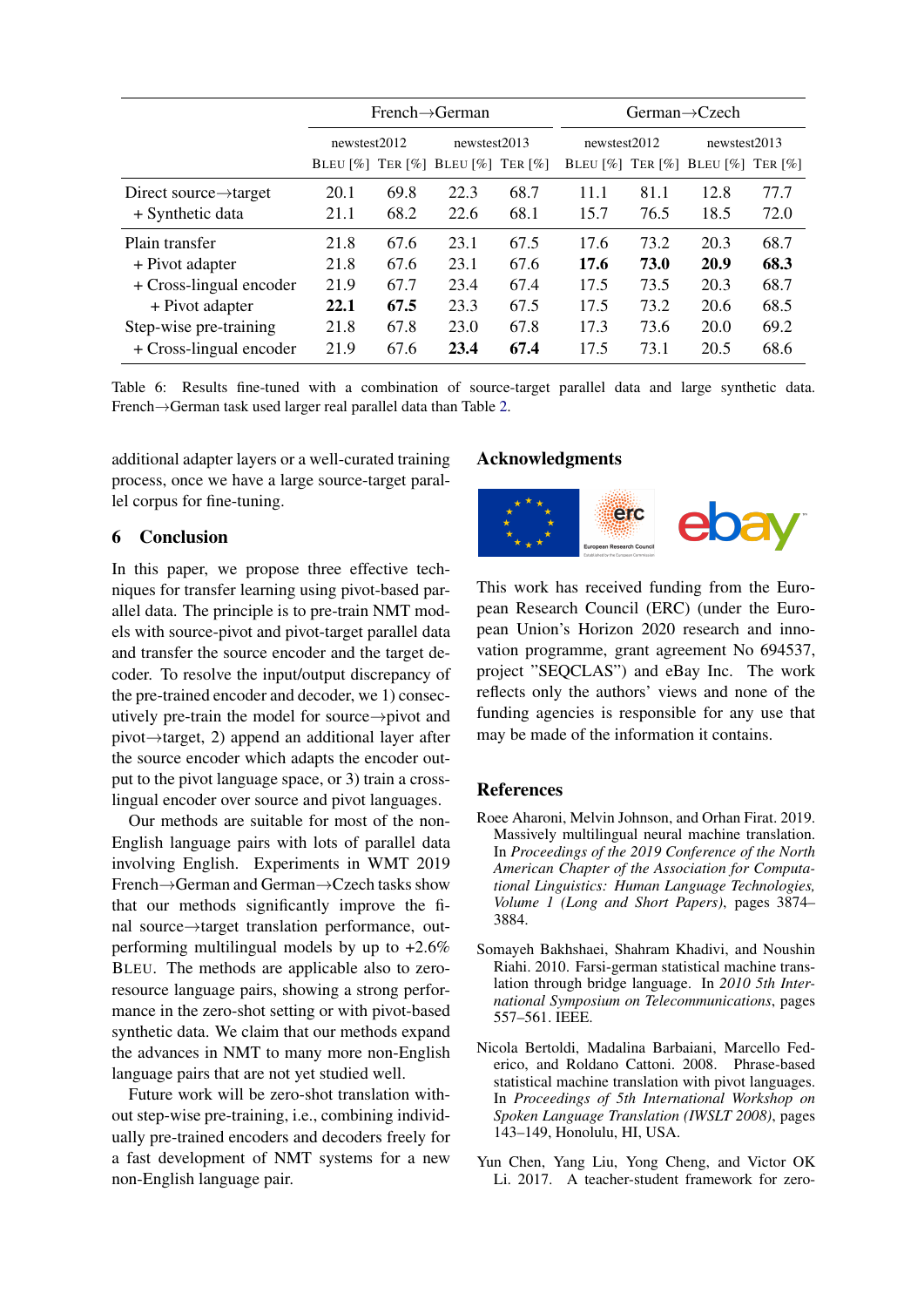resource neural machine translation. In *Proceedings of the 55th Annual Meeting of the Association for Computational Linguistics (Volume 1: Long Papers)*, pages 1925–1935.

- <span id="page-9-6"></span>Yong Cheng, Qian Yang, Yang Liu, Maosong Sun, and Wei Xu. 2017. Joint training for pivot-based neural machine translation. In *Proceedings of the 26th International Joint Conference on Artificial Intelligence*, pages 3974–3980. AAAI Press.
- <span id="page-9-17"></span>Alexis Conneau, Guillaume Lample, Marc'Aurelio Ranzato, Ludovic Denoyer, and Hervé Jégou. 2018. Word translation without parallel data. In *Proceedings of 6th International Conference on Learning Representations (ICLR 2018)*.
- <span id="page-9-4"></span>Marta R Costa-Jussà, Carlos Henríquez, and Rafael E Banchs. 2011. Enhancing scarce-resource language translation through pivot combinations. In *Proceedings of 5th International Joint Conference on Natural Language Processing (IJCNLP 2011)*, pages 1361–1365, Chiang Mai, Thailand.
- <span id="page-9-0"></span>Adrià De Gispert and Jose B Marino. 2006. Catalanenglish statistical machine translation without parallel corpus: bridging through spanish. In *Proceedings of the 5th International Conference on Language Resources and Evaluation (LREC 2006)*, pages 65–68, Genoa, Italy.
- <span id="page-9-14"></span>Sergey Edunov, Myle Ott, Michael Auli, and David Grangier. 2018. Understanding back-translation at scale. In *Proceedings of the 2018 Conference on Empirical Methods in Natural Language Processing*, pages 489–500, Brussels, Belgium.
- <span id="page-9-1"></span>Orhan Firat, Baskaran Sankaran, Yaser Al-Onaizan, Fatos T Yarman Vural, and Kyunghyun Cho. 2016. Zero-resource translation with multi-lingual neural machine translation. In *Proceedings of the 2016 Conference on Empirical Methods in Natural Language Processing*, pages 268–277.
- <span id="page-9-8"></span>Thanh-Le Ha, Jan Niehues, and Alexander Waibel. 2017. Effective strategies in zero-shot neural machine translation. In *14th International Workshop on Spoken Language Translation*.
- <span id="page-9-13"></span>Felix Hill, Kyunghyun Cho, and Anna Korhonen. 2016. Learning distributed representations of sentences from unlabelled data. In *Proceedings of the 15th Annual Conference of the North American Chapter of the Association for Computational Linguistics: Human Language Technologies (NAACL-HLT 2016)*, pages 1367–1377.
- <span id="page-9-2"></span>Melvin Johnson, Mike Schuster, Quoc V Le, Maxim Krikun, Yonghui Wu, Zhifeng Chen, Nikhil Thorat, Fernanda Viegas, Martin Wattenberg, Greg Corrado, ´ et al. 2017. Google's multilingual neural machine translation system: Enabling zero-shot translation. *Transactions of the Association of Computational Linguistics (TACL)*, 5(1):339–351.
- <span id="page-9-3"></span>Manuel Kauers, Stephan Vogel, Christian Fügen, and Alex Waibel. 2002. Interlingua based statistical machine translation. In *Seventh International Conference on Spoken Language Processing*.
- <span id="page-9-12"></span>Yunsu Kim, Yingbo Gao, and Hermann Ney. 2019. Effective cross-lingual transfer of neural machine translation models without shared vocabularies. In *Proceedings of the 57th Annual Meeting of the Association for Computational Linguistics (Volume 1: Long Papers)*, pages 1246–1257, Florence, Italy.
- <span id="page-9-15"></span>Diederik P Kingma and Jimmy Ba. 2014. Adam: A method for stochastic optimization. *arXiv preprint arXiv:1412.6980*.
- <span id="page-9-16"></span>Guillaume Klein, Yoon Kim, Yuntian Deng, Jean Senellart, and Alexander Rush. 2017. OpenNMT: Open-source toolkit for neural machine translation. In *Proceedings of ACL 2017, System Demonstrations*, pages 67–72, Vancouver, Canada. Association for Computational Linguistics.
- <span id="page-9-11"></span>Tom Kocmi and Ondřej Bojar. 2018. Trivial transfer learning for low-resource neural machine translation. In *Proceedings of the Third Conference on Machine Translation: Research Papers*, pages 244– 252.
- <span id="page-9-9"></span>Surafel M Lakew, Quintino F Lotito, Matteo Negri, Marco Turchi, and Marcello Federico. 2017. Improving zero-shot translation of low-resource languages. In *14th International Workshop on Spoken Language Translation*.
- <span id="page-9-7"></span>Yichao Lu, Phillip Keung, Faisal Ladhak, Vikas Bhardwaj, Shaonan Zhang, and Jason Sun. 2018. A neural interlingua for multilingual machine translation. In *Proceedings of the Third Conference on Machine Translation: Research Papers*, pages 84–92.
- <span id="page-9-18"></span>Benjamin Marie, Haipeng Sun, Rui Wang, Kehai Chen, Atsushi Fujita, Masao Utiyama, and Eiichiro Sumita. 2019. NICT's unsupervised neural and statistical machine translation systems for the WMT19 news translation task. In *Proceedings of the Fourth Conference on Machine Translation (Volume 2: Shared Task Papers, Day 1)*, pages 294–301, Florence, Italy.
- <span id="page-9-5"></span>Akiva Miura, Graham Neubig, Sakriani Sakti, Tomoki Toda, and Satoshi Nakamura. 2015. Improving pivot translation by remembering the pivot. In *Proceedings of the 53rd Annual Meeting of the Association for Computational Linguistics and the 7th International Joint Conference on Natural Language Processing (Volume 2: Short Papers)*, volume 2, pages 573–577.
- <span id="page-9-10"></span>Toan Q Nguyen and David Chiang. 2017. Transfer learning across low-resource, related languages for neural machine translation. In *Proceedings of the Eighth International Joint Conference on Natural Language Processing (Volume 2: Short Papers)*, volume 2, pages 296–301.